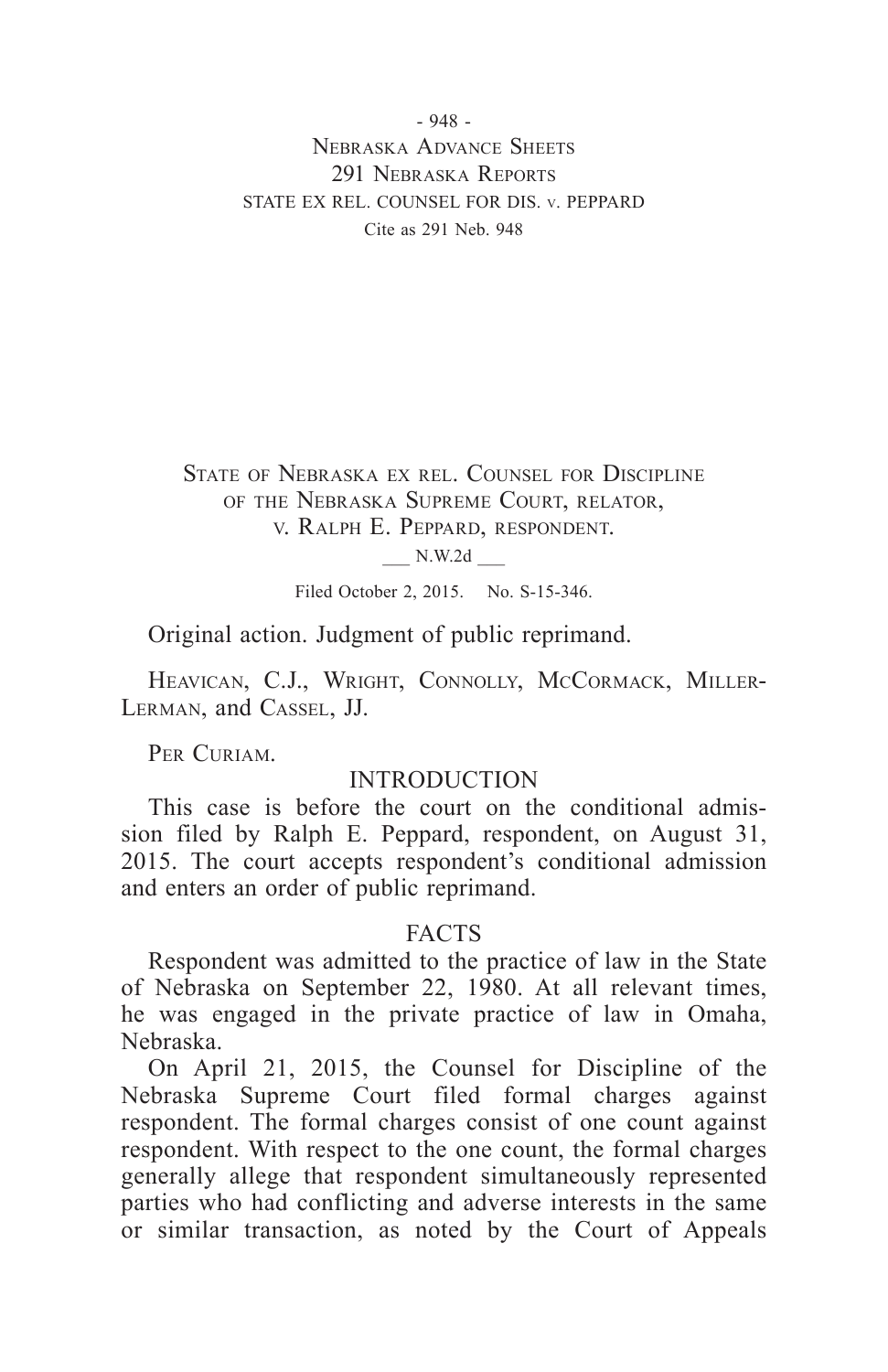# Nebraska Advance Sheets 291 NEBRASKA REPORTS STATE EX REL. COUNSEL FOR DIS. v. PEPPARD Cite as 291 Neb. 948

in *In re Estate of Morrell*, 22 Neb. App. 384, 853 N.W.2d 525 (2014). The formal charges state that in 2009, Johanna Morrell began showing early signs of dementia, and on September 13, 2010, Morrell executed a will drafted by an independent attorney leaving her entire estate to her surviving siblings. On October 28, Lee Lorenz filed a petition for appointment of guardian-conservator, requesting that he be appointed guardian-conservator for Morrell. The petition was prepared and submitted by respondent. The formal charges state that respondent stated that he represented Morrell in this proceeding.

On the same day, October 28, 2010, the Department of Health and Human Services, Adult Protective Services (the Department), also filed a petition for appointment of guardianconservator based upon its investigation regarding Morrell's finances being taken advantage of and her inability to protect herself. The Department requested that Mark Malousek, an attorney, be appointed as Morrell's guardian-conservator. The Department also filed an objection to Lorenz' petition that he be appointed Morrell's guardian-conservator, because the Department was investigating Lorenz for financial exploitation of Morrell. The formal charges state that respondent stated that he represented Lorenz in the Department's investigation. Malousek was appointed temporary guardian-conservator for Morrell on October 28, and he was appointed permanent guardian-conservator in April 2011.

On March 11, 2011, Morrell executed a new will drafted by respondent which left her entire estate to Lorenz.

In January 2012, Morrell passed away. Following her death, Morrell's surviving family members and Lorenz separately filed petitions for probate of the respective September 2010 and March 2011 wills. According to the formal charges, the probate court held separate hearings and determined that Morrell lacked capacity and was subjected to undue influence by Lorenz. In its first order, the court stated that the March 2011 will was invalid and of no force and effect, and then the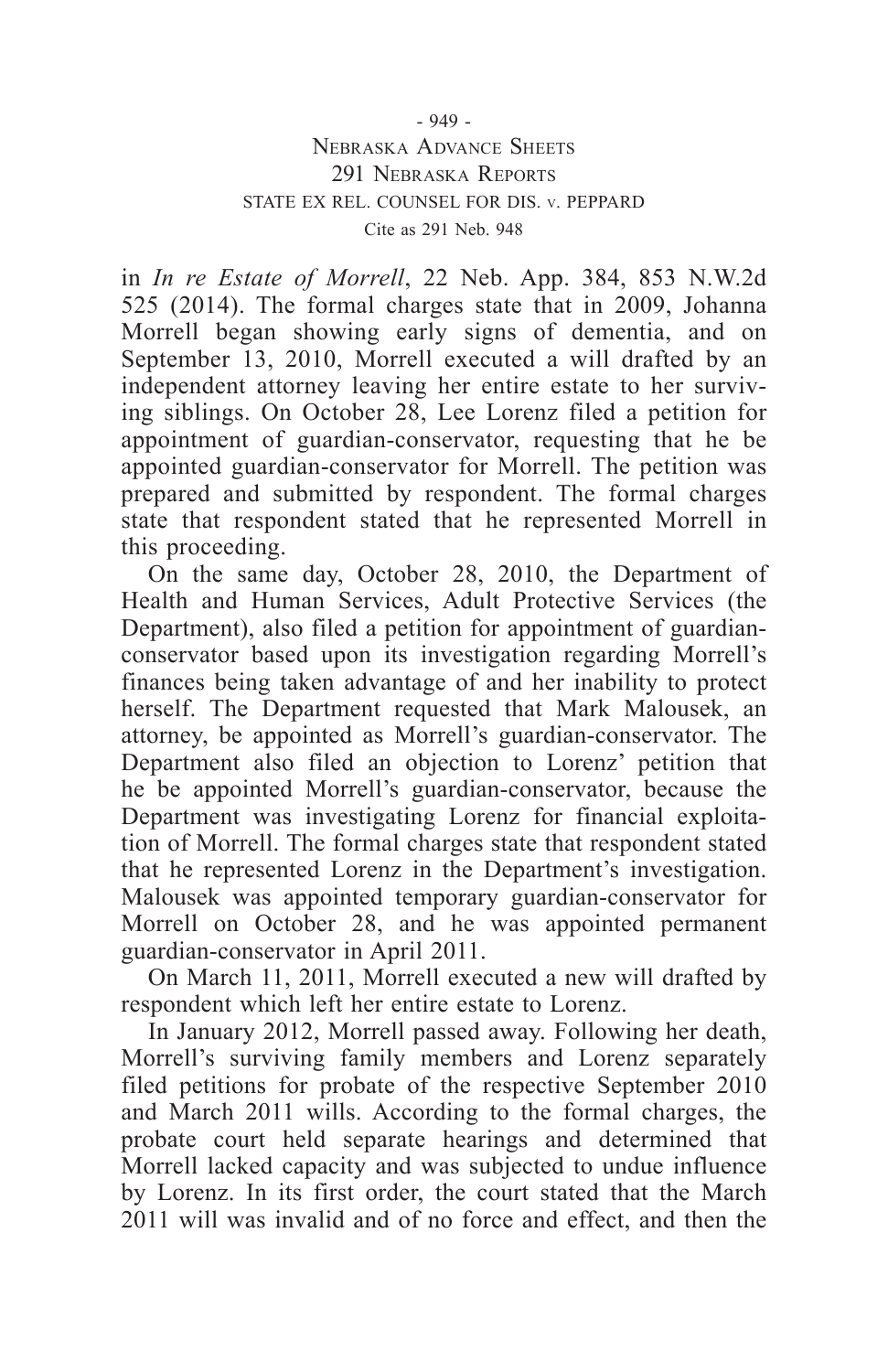$-950 -$ Nebraska Advance Sheets 291 NEBRASKA REPORTS STATE EX REL. COUNSEL FOR DIS. v. PEPPARD Cite as 291 Neb. 948

court issued a second order that the September 2010 will was validly executed and allowed to be probated.

At the hearings for probating the September 2010 and March 2011 wills, Malousek submitted an affidavit stating that at no time did respondent contact him regarding a new will in 2011, nor did Malousek give consent or authority to participate in any way in the drafting of any will during the entire time he was temporary or permanent guardian-conservator.

Respondent submitted his own affidavit in the probate matter which, according to the formal charges, basically stated the facts as set forth above. Respondent indicated that he represented Morrell in the initial guardian-conservator proceeding. Respondent also stated that he represented Lorenz in a meeting with the Department regarding allegations Lorenz was taking advantage of Morrell as a vulnerable adult and that he also represented Lorenz in a meeting with the Douglas County Attorney involving the same allegations.

In affirming the orders of the trial court upholding the 2010 will and finding the March 2011 will invalid, the Court of Appeals stated:

[T]he admission of [respondent's] affidavit shows that [respondent] had represented both [Morrell] and Lorenz, indicating that [Morrell] did not have advice from an independent attorney when she executed the March 2011 will. As the trial court found, Lorenz, through his attorney [respondent], sought to influence [Morrell] into changing her will.

Lorenz' evidence also establishes that despite [respondent's] knowing about the Department's investigation into Lorenz' financial exploitation of [Morrell] and despite a temporary guardian-conservator's having been appointed, [respondent] imprudently drafted and executed the March 2011 will for [Morrell], giving all of her estate to the very person whom the Department was trying to protect her from. We find this conduct by a Nebraska lawyer to be deeply troubling.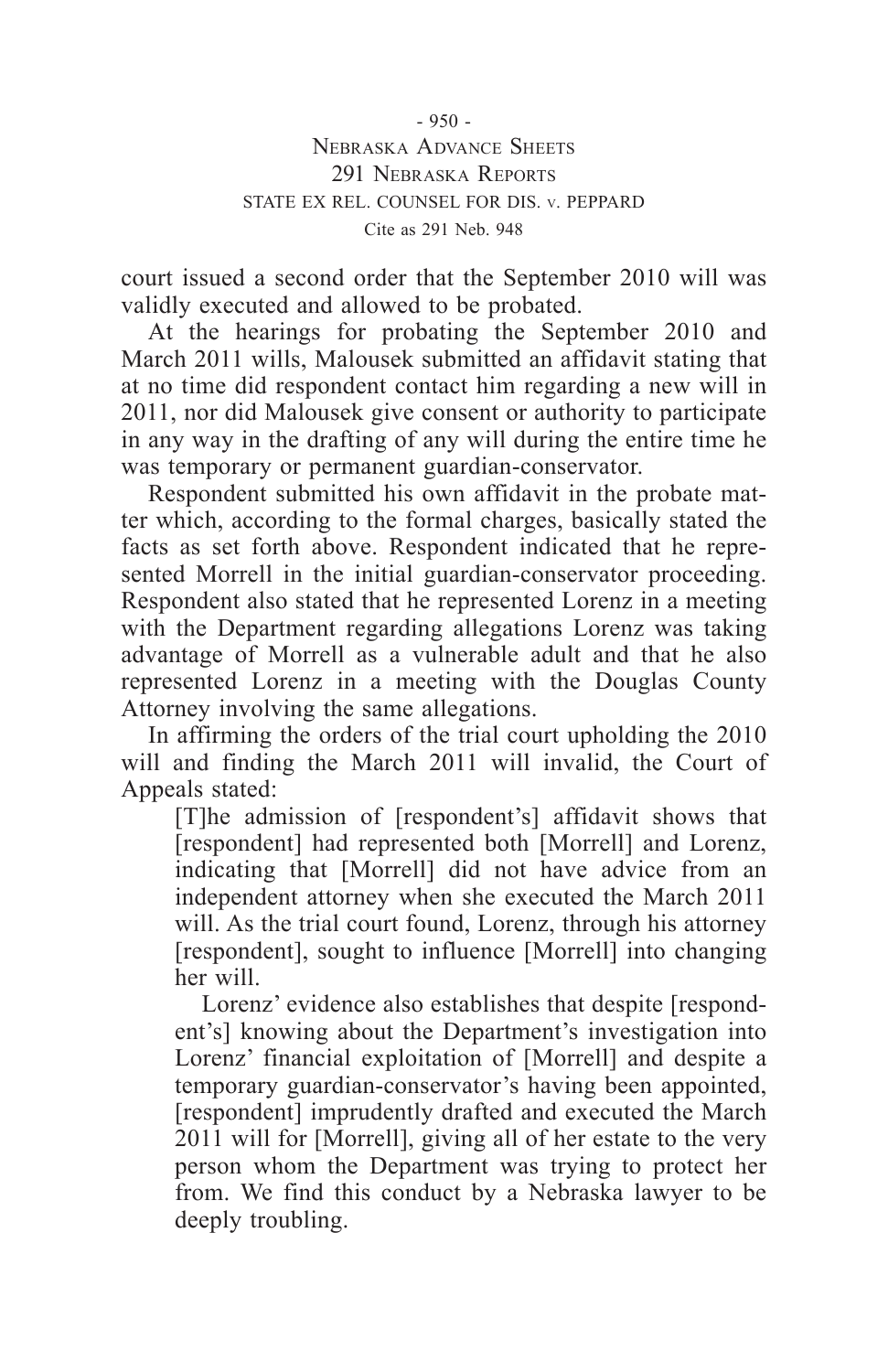- 951 -

# Nebraska Advance Sheets 291 NEBRASKA REPORTS STATE EX REL. COUNSEL FOR DIS. v. PEPPARD Cite as 291 Neb. 948

*In re Estate of Morrell*, 22 Neb. App. 384, 397, 853 N.W.2d 525, 535-36 (2014).

The formal charges allege that by his actions, respondent violated his oath of office as an attorney, Neb. Rev. Stat. § 7-104 (Reissue 2012), and Neb. Ct. R. of Prof. Cond. §§ 3-501.7 (conflict of interest; current clients) and 3-508.4(a) (misconduct).

On August 31, 2015, respondent filed a conditional admission pursuant to Neb. Ct. R. § 3-313 of the disciplinary rules, in which he conditionally admitted that he violated conduct rule § 3-501.7. In the conditional admission, respondent knowingly and voluntarily waived all proceedings against him in connection to the matters conditionally admitted in exchange for a public reprimand.

The proposed conditional admission included a declaration by the Counsel for Discipline, stating that respondent's proposed discipline is consistent with sanctions imposed in other disciplinary cases with similar acts of misconduct.

# ANALYSIS

Section 3-313, which is a component of our rules governing procedures regarding attorney discipline, provides in pertinent part:

(B) At any time after the Clerk has entered a Formal Charge against a Respondent on the docket of the Court, the Respondent may file with the Clerk a conditional admission of the Formal Charge in exchange for a stated form of consent judgment of discipline as to all or part of the Formal Charge pending against him or her as determined to be appropriate by the Counsel for Discipline or any member appointed to prosecute on behalf of the Counsel for Discipline; such conditional admission is subject to approval by the Court. The conditional admission shall include a written statement that the Respondent knowingly admits or knowingly does not challenge or contest the truth of the matter or